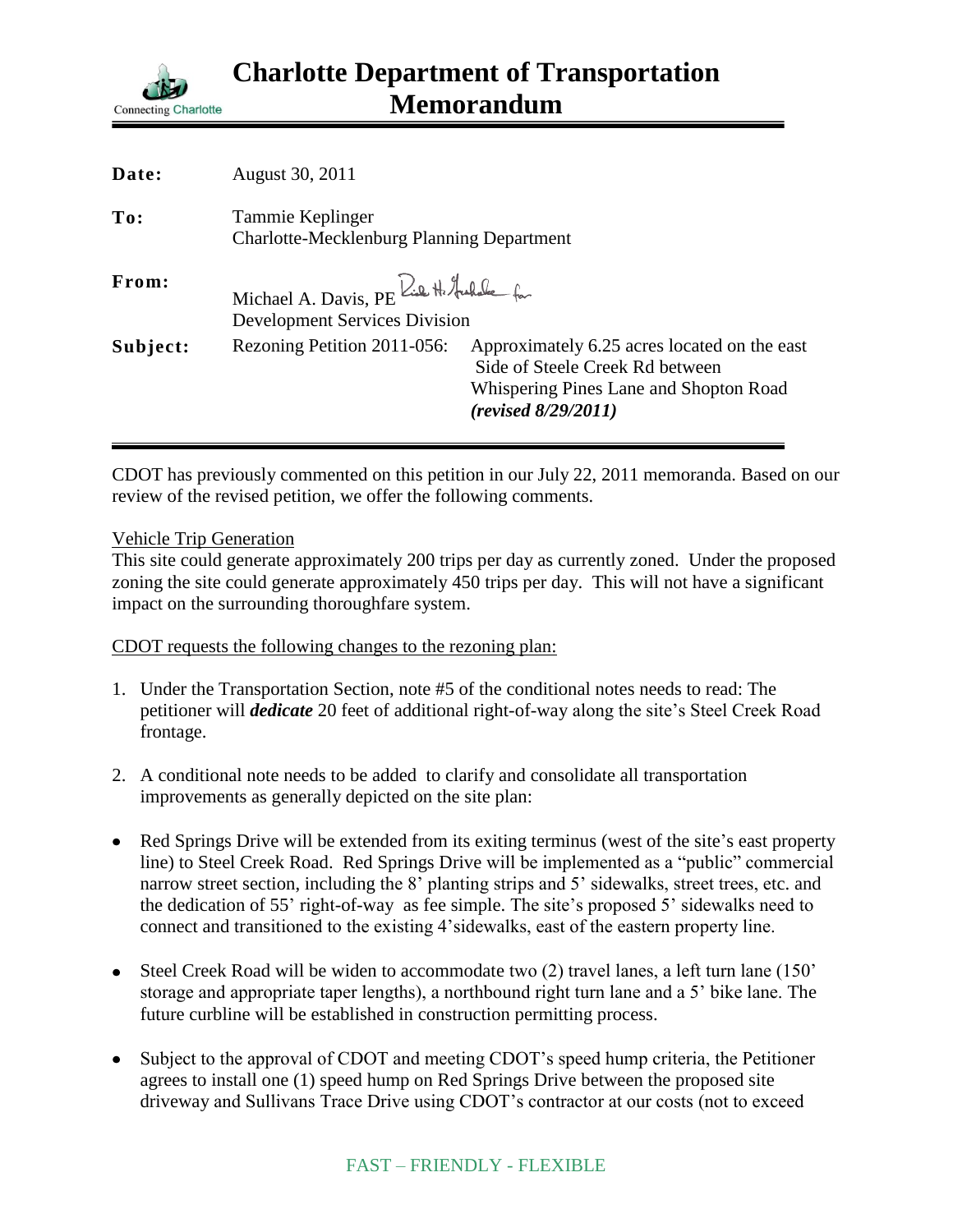Tammie Keplinger August 30, 2011 Page 2 of 3

> \$2,500.00). If the speed hump is not warranted, after two (2) years from the receipt of hotel occupancy, this stipulation will be waived.

3. A conditional note needs to be add that states: All identified transportation improvements (excluding a possible future speed hump) shall be completed and approved by the City and/or NCDOT before the first certificate of occupancy will be issued.

The following are requirements of the developer that must be satisfied prior to driveway permit approval. We recommend that the petitioner reflect these on the rezoning plan as-appropriate.

- 1. We understand that the petitioner has a desire to relocate the existing unimproved right-ofway onsite to its future location to accommodate the extension of Red Spring Drive to Steel Creek Road. Doing so will require separate action by City Council to abandon the existing right of way.
- 2. According to the City of Charlotte's Driveway Regulations, CDOT has the authority to regulate/approve all private street/driveway and public street connections to the right-of-way of a street under the regulatory jurisdiction of the City of Charlotte. CDOT has determined that a left-turn lane is necessary to serve the traffic using the proposed public street driveway connection(s) for this site. The engineering design and construction of the left-turn lane is the responsibility of the owner, and shall be performed by a professional engineer registered in the State of North Carolina who has roadway-design experience. CDOT will only approve the proposed public street/private driveway connection(s) provided that a left-turn lane is constructed on Steele Creek Road (NC Hwy 160) into the proposed development. The leftturn lane needs to be designed using NCDOT standards with a minimum 150 feet of storage along with the corresponding tapers. This roadway improvement is required to meet the traffic demands of the proposed development.
- 3. Adequate sight triangles must be reserved at the existing/proposed street entrance(s). Two 35' x 35' and two 10' x 70' sight triangles are required for the entrance(s) to meet requirements. All proposed trees, berms, walls, fences, and/or identification signs must not interfere with sight distance at the entrance(s). Such items should be identified on the site plan.
- 4. The proposed driveway connection(s) to Steele Creek Road (NC Hwy 160) will require a driveway permit(s) to be submitted to CDOT and NCDOT for review and approval. The exact driveway location(s) and type/width of the driveway(s) will be determined by CDOT during the driveway permit process. The locations of the driveway(s) shown on the site plan are subject to change in order to align with driveway(s) on the opposite side of the street and comply with City Driveway Regulations and the City Tree Ordinance.
- 5. All proposed commercial driveway connections to a future public street will require a driveway permit to be submitted to CDOT for review and approval.
- 6. Any fence or wall constructed along or adjacent to any sidewalk or street right-of-way requires a certificate issued by CDOT.